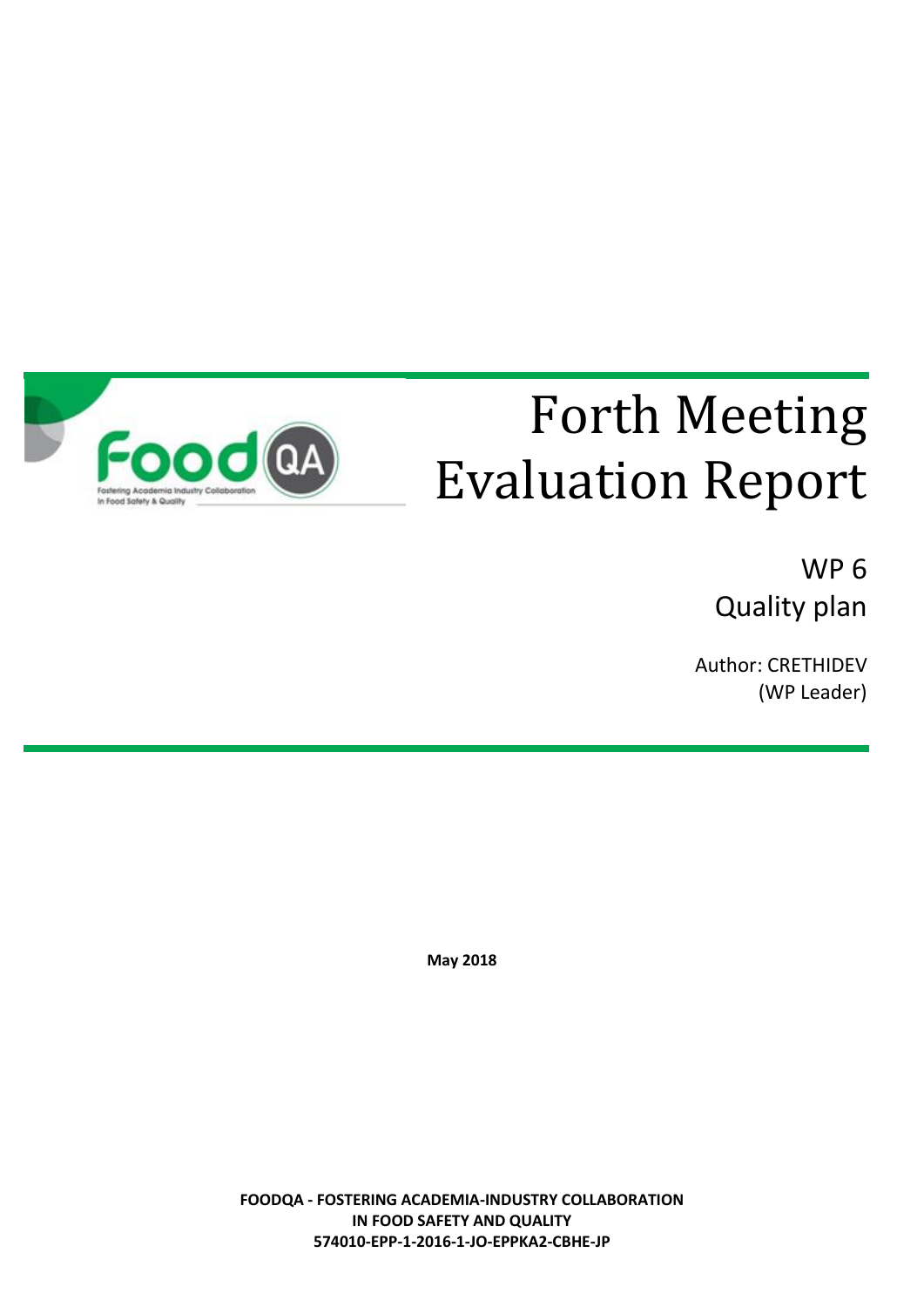**2**



#### **Document Data**

*Deliverable: Forth Meeting Evaluation Report*

*Work Package: 6. Quality plan*

*Work Package Leader: P13-CRETHIDEV (Greece)*

*Partners involved: P1-JUST (Jordan), P2-UJ (Jordan), P3-MU (Jordan), P4-BAU (Jordan), P5-MONOJO (Jordan), P6-JFDA (Jordan), P7-HTWK (Germany), P8-UNITE (Italy), P9-SPLIT (Croatia), P10-JU (Jordan), P11-AUA (Greece), P12-P&B (Portugal), P13-CRETHIDEV (Greece).*

*Distribution level: Partnership (Confidential)*

*Review by: Internal*

*Document Version: 0.1 (draft)*

*Status: For review*

## **Document History**

| Version | Date       | <b>Author/Organization</b> | <b>Changes</b> |
|---------|------------|----------------------------|----------------|
| 0.1     | 31/05/2018 | <b>CRETHIDEV</b>           | Base document  |
|         |            |                            |                |
|         |            |                            |                |

#### **Disclaimer**

This project has been funded by the Erasmus+ Programme of the European Union.

The information and views set out in this publication re those of the author(s) and do not necessarily reflect the official opinion of the European Union. Neither the European Union institutions and bodies nor any person acting on their behalf may be held responsible for the use which may be made of the information contained therein.

Reproduction is authorised provided the source is acknowledged.

All rights reserved

**Project Nr 574010-EPP-1-2016-1-JO-EPPKA2-CBHE-JP**



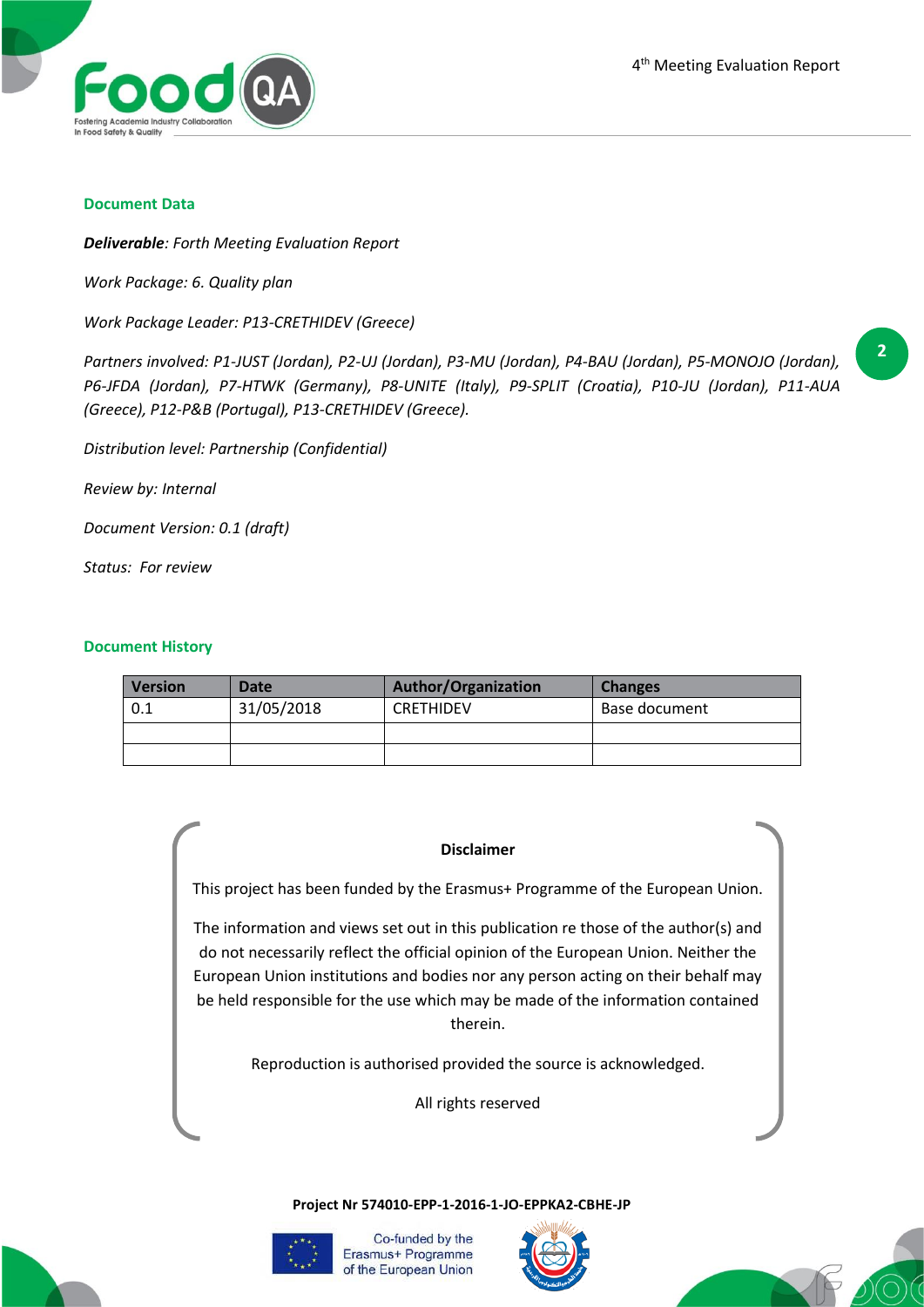

# **Table of Contents**

| $1 \quad \blacksquare$ | $\label{eq:interadd} \text{Introduction}\\$ |  |
|------------------------|---------------------------------------------|--|
| $2^{\sim}$             |                                             |  |
| $3^{\circ}$            |                                             |  |
| 3.1                    |                                             |  |
|                        |                                             |  |
|                        |                                             |  |
|                        |                                             |  |

 $\overline{\mathbf{3}}$ 

Project Nr 574010-EPP-1-2016-1-JO-EPPKA2-CBHE-JP





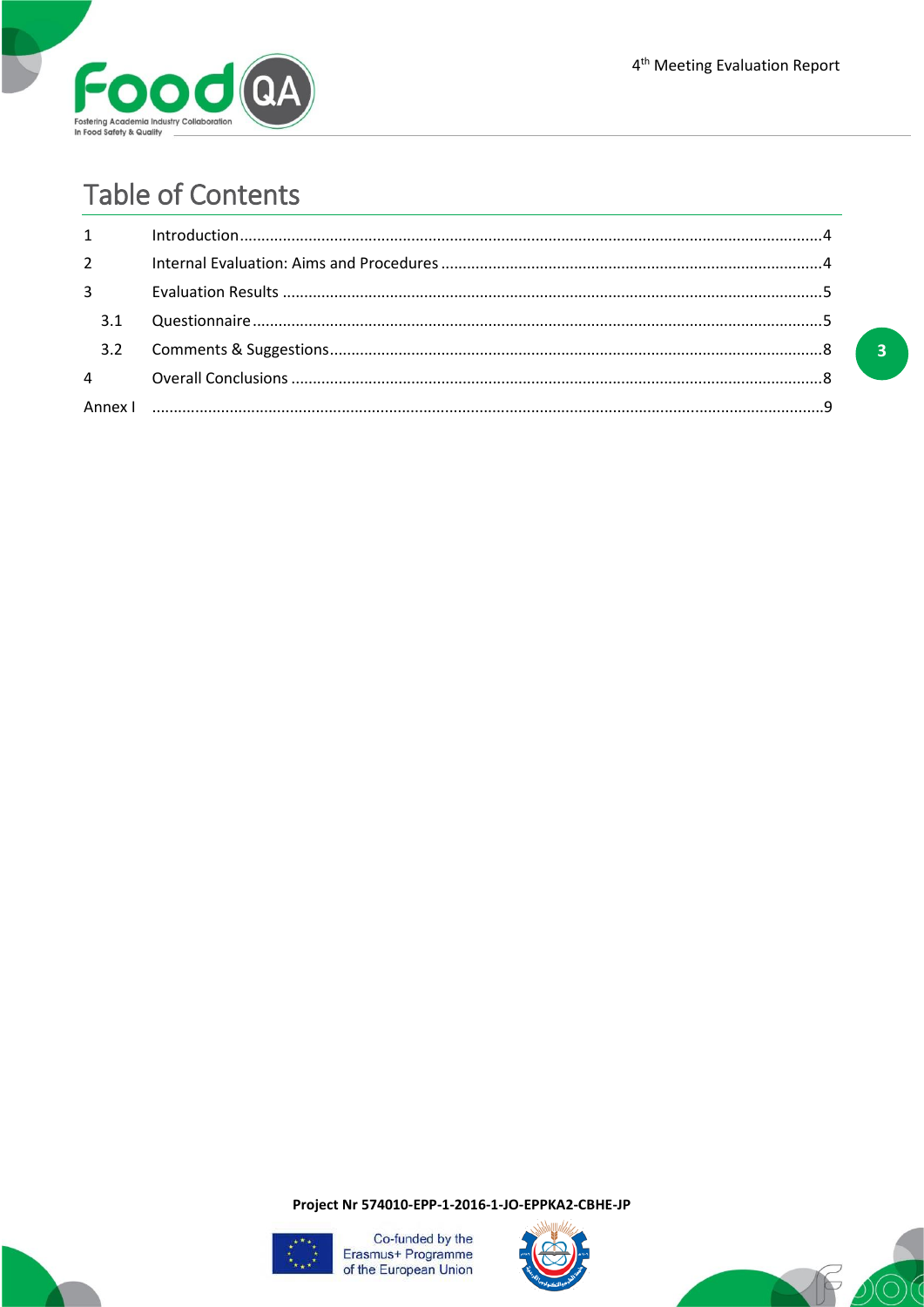

# 1 Introduction

The project FOODQA "Fostering Academia Industry collaboration in Food safety and Quality" has been cofunded under the Erasmus+ Programme. The FoodQA project aims at reinforcing and structuring a Jordanian network for promoting entrepreneurship and innovation in the food area, while improving the flow of knowledge and cooperation between HEI and industry. To achieve this ambitious goal, the consortium identified a set of activities to be carried out through the creation of the FoodQA centers. These activities will lead to key changes in teaching and learning approaches and will build strong & durable bridges between academia and industry.

The partnership has agreed to ensure that all relevant measures shall be taken in order for the project to be implemented with high quality provisions. The main quality characteristics regarding the progress of the project, that will be sought to be accomplished, are the effectiveness of management and communication among the partnership, the timely accomplishment of its milestones and the effective budget control.

# 2 Internal Evaluation: Aims and Procedures

This document is for internal use by the project team and has been prepared in the context of the internal quality evaluation of the Project. With an aim to ensure the quality of the FOODQA project, key project processes, such as the partnership meetings are assessed through internal self-evaluation of the consortium by the project partners.

The aim of the evaluation is to assess the organisational issues of the meeting, and also the value of the received information to the project progress.

The internal evaluation is performed after each partnership meeting; all participants receive a questionnaire using an online digital survey tool that allows respondents to remain anonymous in order to collect quantitative and qualitative data.

The assessment is done by analyzing the responses from each partner to these questions.

The Quality Manager collects all the answers from the partners and integrates them into a report which will reflect the views of the consortium on its progress.

**The meeting/event is considered approved if the percentage of agreement is more than 70% of weighted answers with score ≥ 3. Scores less than this will require corrective actions by the partnership, led by the Project Coordinator.**

The delivery of the questionnaires and the collection of results of this internal evaluation were done using Google Forms. Elaboration of results was done using MS Excel.

**Project Nr 574010-EPP-1-2016-1-JO-EPPKA2-CBHE-JP**





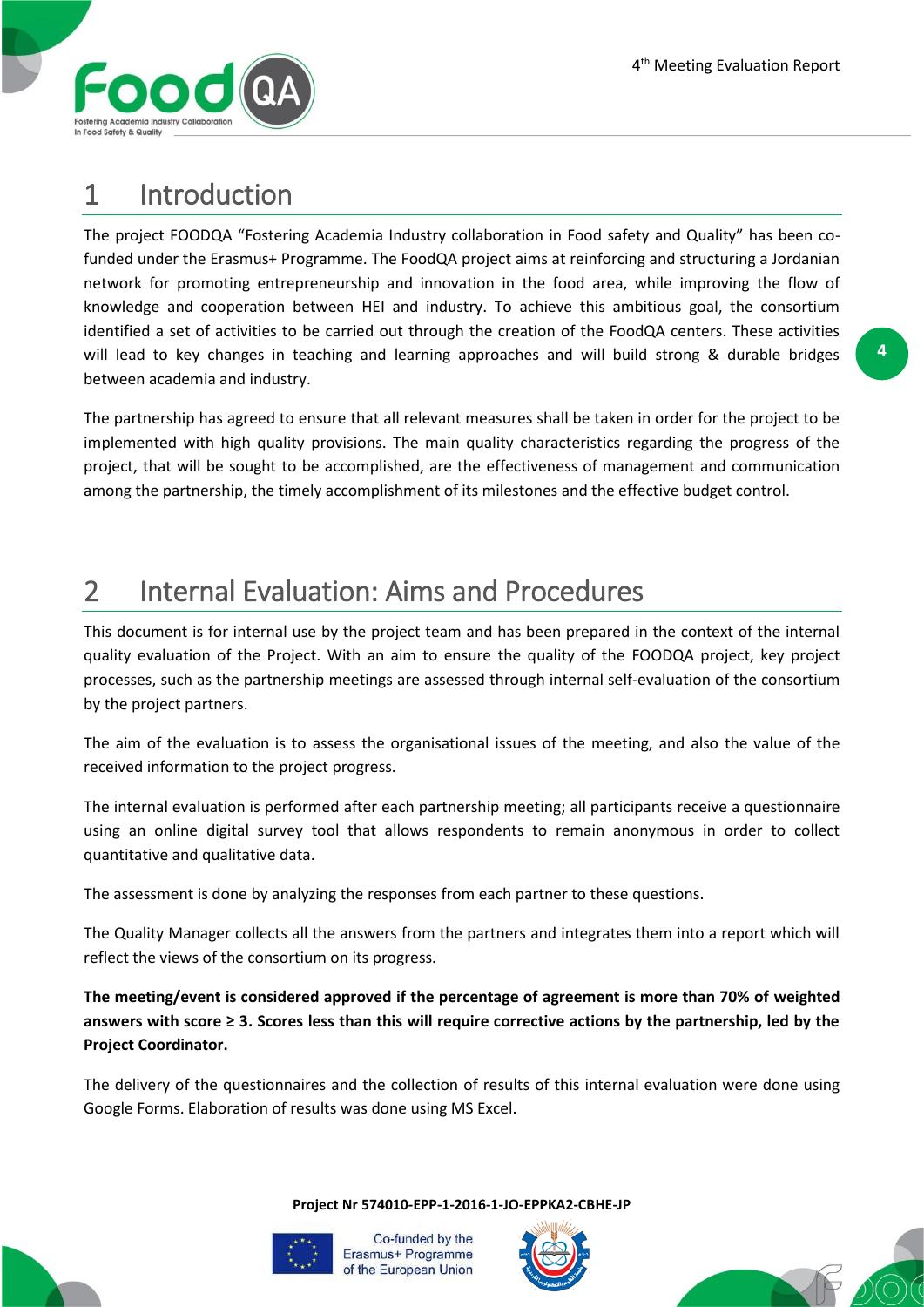

# 3 Evaluation Results

The Third Meeting Evaluation was implemented after the meeting in Amman that was held on April 30<sup>th</sup> 2018. A questionnaire was prepared and was delivered to the partners through Google Forms.

Partners were allowed to submit their answers during the period from May  $14<sup>th</sup>$ , 2018 to May 22<sup>nd</sup>, 2018. **Out of 14 participants in the meeting (according to the Attendance List), 8 responses were received, coming from all partners (57.14 % participation in the survey).**

The survey contained a set of questions (5-point Likert scale), in which respondents had to give a grade between 1 and 5, with 5 being the highest (fully agree) and 1 the lowest (fully disagree). Also, the possibility to provide comments at the end was provided.

**At the end respondents were asked regarding their personal data, for the purpose of ascertaining partner participation. This information was optional for the participants in order to preserve their anonymity.**

Annex I gives the Attendance list with all attendees per partner.

The results given below incorporate all the findings of the evaluation questionnaire.

## 3.1 Questionnaire

Partners were asked to rate some questions characterizing the overall meeting organization and effectiveness. Answers to all the questions were required.

Looking at the following chart, the majority of the partners seem to be very satisfied about the organization of the meeting, and its contribution to the progress of the project so far.

Looking the chart, it is possible to understand that the meeting was extremely useful to clarify some important aspects of the project. As we can see, the majority of the partners stressed that the meeting contributed positively to the progress of the project and the scheduling of the next steps, which is vital to the success of the project.

Moreover, it is of high importance that 88% agreed that all presentations were clear and understandable; while all stressed that they could work in very good facilities.

Furthermore, all participants believe that all had the opportunity to express their observations, comments and questions about the topics of the meeting.

88% were satisfied regarding the overall meeting and believe that it was well planned and organized, while all stated that the timetable was respected. Also all stated that the agenda of the meeting was clear and well balanced focusing on all the key aspects of the project.

All believe that the access to the venue of the meeting was easy.

## **Project Nr 574010-EPP-1-2016-1-JO-EPPKA2-CBHE-JP**





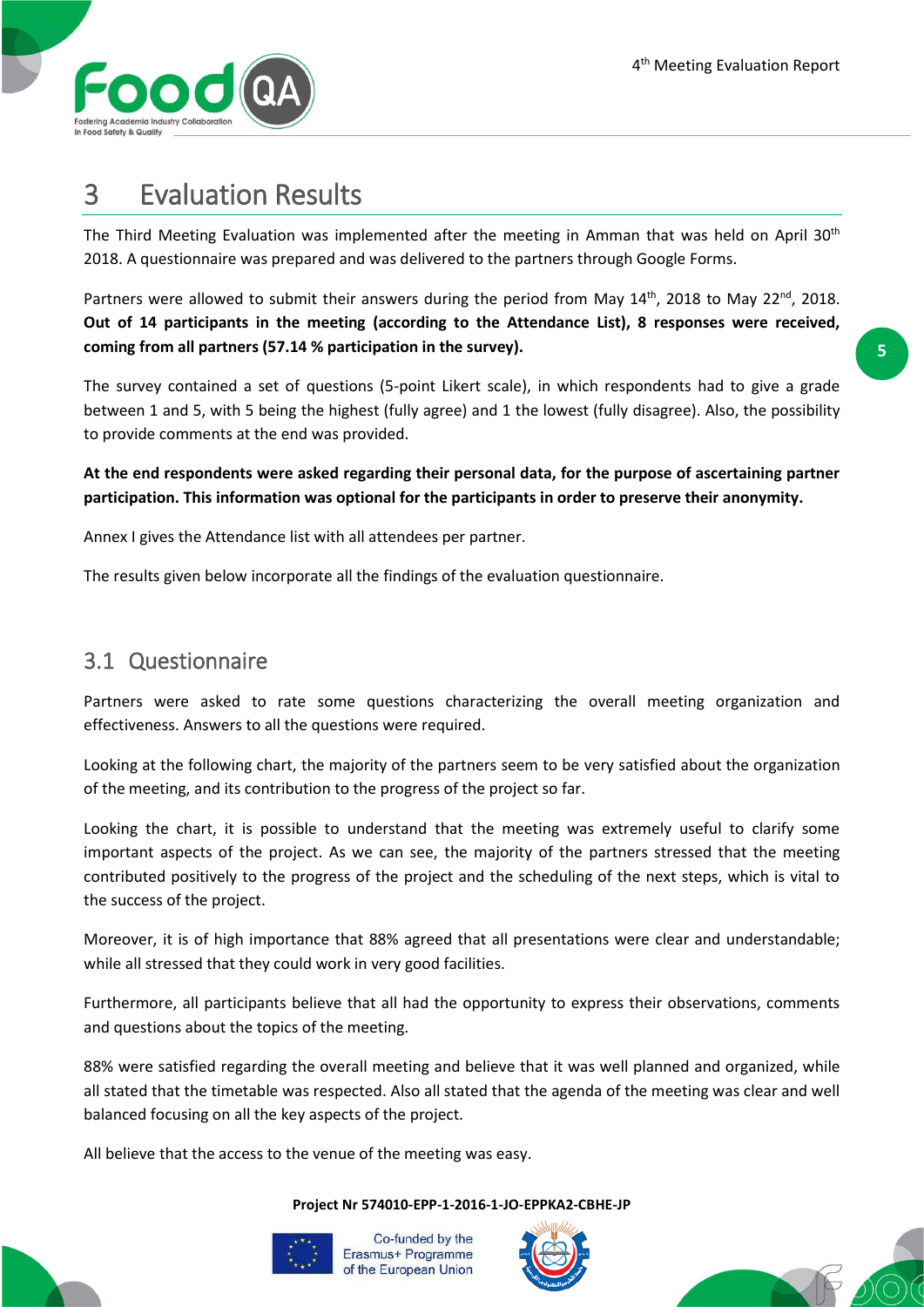**6**



88% believe that catering and meals were satisfactory, while 13% had a neutral response on this matter.

63% believe that the proposed accommodation was satisfactory, while 25% had a neutral response on this matter. 13% (which is one participant) stated that it wasn't satisfactory.

The combined percentage of agreement for scores ≥ 3 was above the threshold of 70%, for all questions.

|                                                                            | $1 -$<br>Fully<br><b>Disagree</b> | $2 -$<br><b>Disagree</b> | $3-$<br><b>Neutral</b> | $4-$<br>Agree  | 5-Fully<br>agree | weighted<br>average | <b>Combined</b><br>%<br>(≥ 3) | <b>TOTAL</b> |
|----------------------------------------------------------------------------|-----------------------------------|--------------------------|------------------------|----------------|------------------|---------------------|-------------------------------|--------------|
| 1. The meeting was well planned and                                        | 0                                 | $\Omega$                 | $\mathbf{1}$           | $\overline{4}$ | $\overline{3}$   |                     |                               | 8            |
| organized                                                                  | 0%                                | 0%                       | 13%                    | 50%            | 38%              | 85%                 | 100%                          | 100%         |
| 2. The agenda of the meeting was                                           | 0                                 | 0                        | $\mathbf 0$            | $\overline{3}$ | 5                |                     |                               | 8            |
| clear, balanced, focusing on all key<br>topics                             | 0%                                | 0%                       | 0%                     | 38%            | 63%              | 93%                 | 100%                          | 100%         |
| 3. The topics were presented and                                           | 0                                 | 0                        | $\mathbf{1}$           | $\overline{4}$ | $\overline{3}$   |                     |                               | 8            |
| discussed in a clear and<br>understandable manner                          | 0%                                | 0%                       | 13%                    | 50%            | 38%              | 85%                 | 100%                          | 100%         |
|                                                                            | $\Omega$                          | $\Omega$                 | $\Omega$               | 5              | $\overline{3}$   |                     |                               | 8            |
| 4. The timetable was respected                                             | 0%                                | 0%                       | 0%                     | 63%            | 38%              | 88%                 | 100%                          | 100%         |
| 5. All participants had the opportunity<br>to express their observations/  | 0                                 | 0                        | $\Omega$               | $\overline{4}$ | $\overline{4}$   |                     |                               | 8            |
| comments/ questions about the<br>topics of the meeting.                    | 0%                                | 0%                       | 0%                     | 50%            | 50%              | 90%                 | 100%                          | 100%         |
| 6. The meeting provided added value<br>with respect to the progress of the | 0                                 | $\Omega$                 | $\mathbf{1}$           | $\overline{4}$ | $\overline{3}$   |                     |                               | 8            |
| project and the scheduling of the<br>next steps.                           | 0%                                | 0%                       | 13%                    | 50%            | 38%              | 85%                 | 100%                          | 100%         |
| 7. Access to the venue of the meeting                                      | 0                                 | $\Omega$                 | $\Omega$               | $\overline{4}$ | $\overline{4}$   |                     |                               | 8            |
| was easy                                                                   | 0%                                | 0%                       | 0%                     | 50%            | 50%              | 90%                 | 100%                          | 100%         |
| 8. The conference room and its                                             | 0                                 | $\Omega$                 | $\Omega$               | 5              | $\overline{3}$   |                     |                               | 8            |
| facilities facilitated the work during<br>the meeting                      | 0%                                | 0%                       | 0%                     | 63%            | 38%              | 88%                 | 100%                          | 100%         |
| 9. Catering and meals were                                                 | $\mathbf 0$                       | $\mathbf 0$              | $\mathbf{1}$           | $\overline{4}$ | $\overline{3}$   |                     |                               | 8            |
| satisfactory.                                                              | 0%                                | 0%                       | 13%                    | 50%            | 38%              | 85%                 | 100%                          | 100%         |
| 10. Proposed accommodation was                                             | $\mathbf{1}$                      | 0                        | $\overline{2}$         | 3              | $2^{\circ}$      |                     |                               | 8            |
| satisfactory.                                                              | 13%                               | 0%                       | 25%                    | 38%            | 25%              | 73%                 | 88%                           | 100%         |

**Project Nr 574010-EPP-1-2016-1-JO-EPPKA2-CBHE-JP**



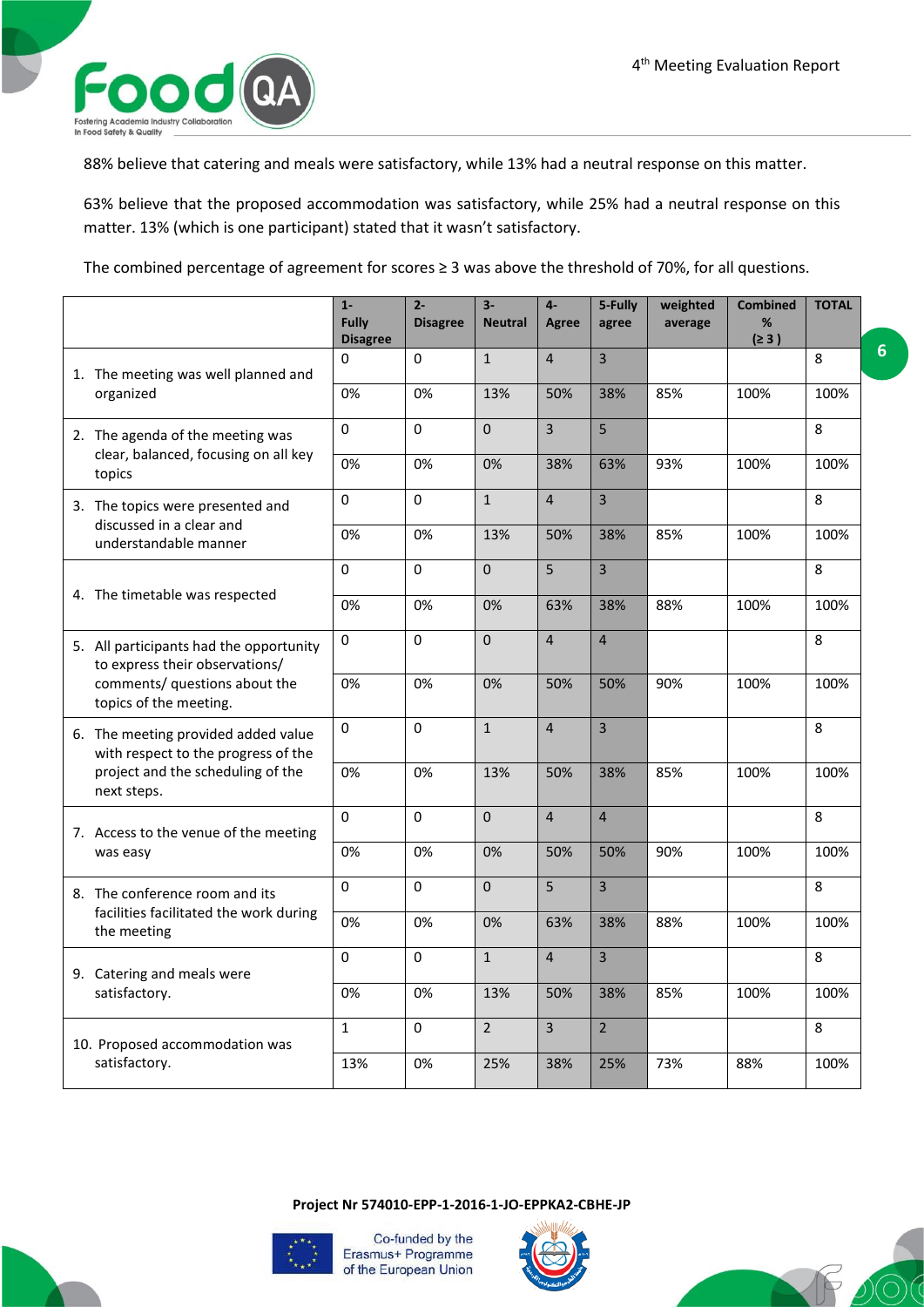



## **Project Nr 574010-EPP-1-2016-1-JO-EPPKA2-CBHE-JP**



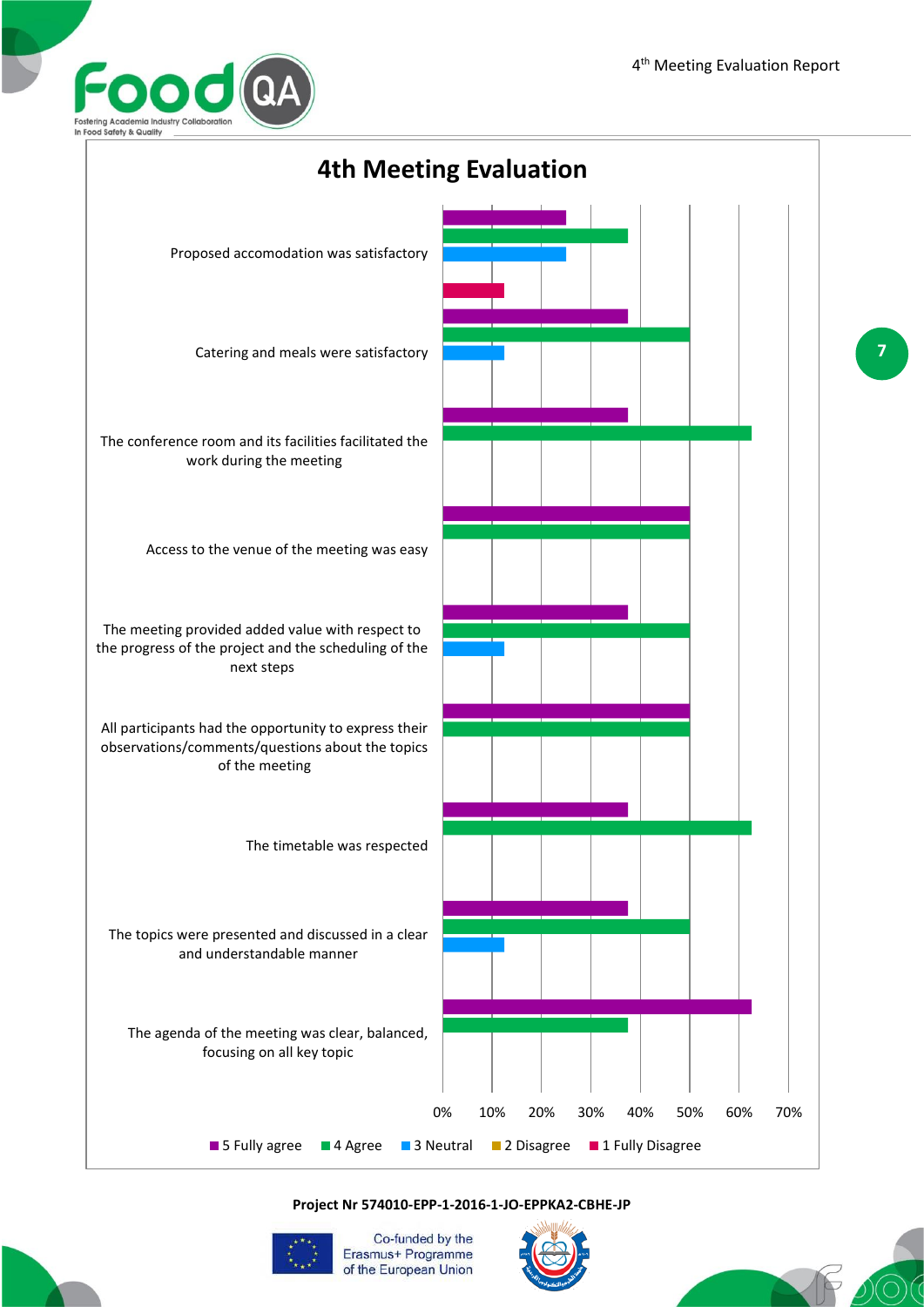

## 3.2 Comments & Suggestions

1 partner made additional comments and suggestions. The comments and suggestions highlight the following aspects:

• The hotel was old with rooms not very clean and rather cold. Walls, curtains and seats were no properly clean, plenty of old dirty spots. Despite the seminar rooms and restaurant were enough good, I suggest to move to another hotel if another meeting will be planned in Amman.

# 4 Overall Conclusions

**Out of 14 participants in the meeting (according to the Attendance List), 8 responses were received, coming from all partners (57.14 % participation in the survey).**

Overall, the results of the analysis show a perception of a very good partnership since the majority of the partners agree that the contents of the meeting contributed to making the work ahead much more concrete and that the meeting was useful to clarify some important aspects of the project, as it contributed positively to the progress of the project and the scheduling of the next steps.

By analysing the weighted averages for each question, we observe that the highest result came for the question "The agenda of the meeting was clear, balanced, focusing on all key topics" (93%), whereas the lowest rated questions were "Proposed accommodation was satisfactory" (73%).

By analyzing the rates the questions received, we observe that 4 out of 10 questions had a range of responses from 3 to 5, whereas for the rest 5 questions, the range was 4 to 5. Only one question has a range of responses from 1-5. That question concerns the proposed accommodation.

All participants in the meeting agreed that:

- they had the opportunity to express their observations, comments and questions about the topics of the meeting,
- the meeting took place in optimal conditions,
- the agenda of the meeting was well balanced focusing on all the key aspects of the project and the presentations were clear and understandable,
- the time schedule of the meeting was respected and
- the access to the venue of the meeting was easy.

**Project Nr 574010-EPP-1-2016-1-JO-EPPKA2-CBHE-JP**







**8**